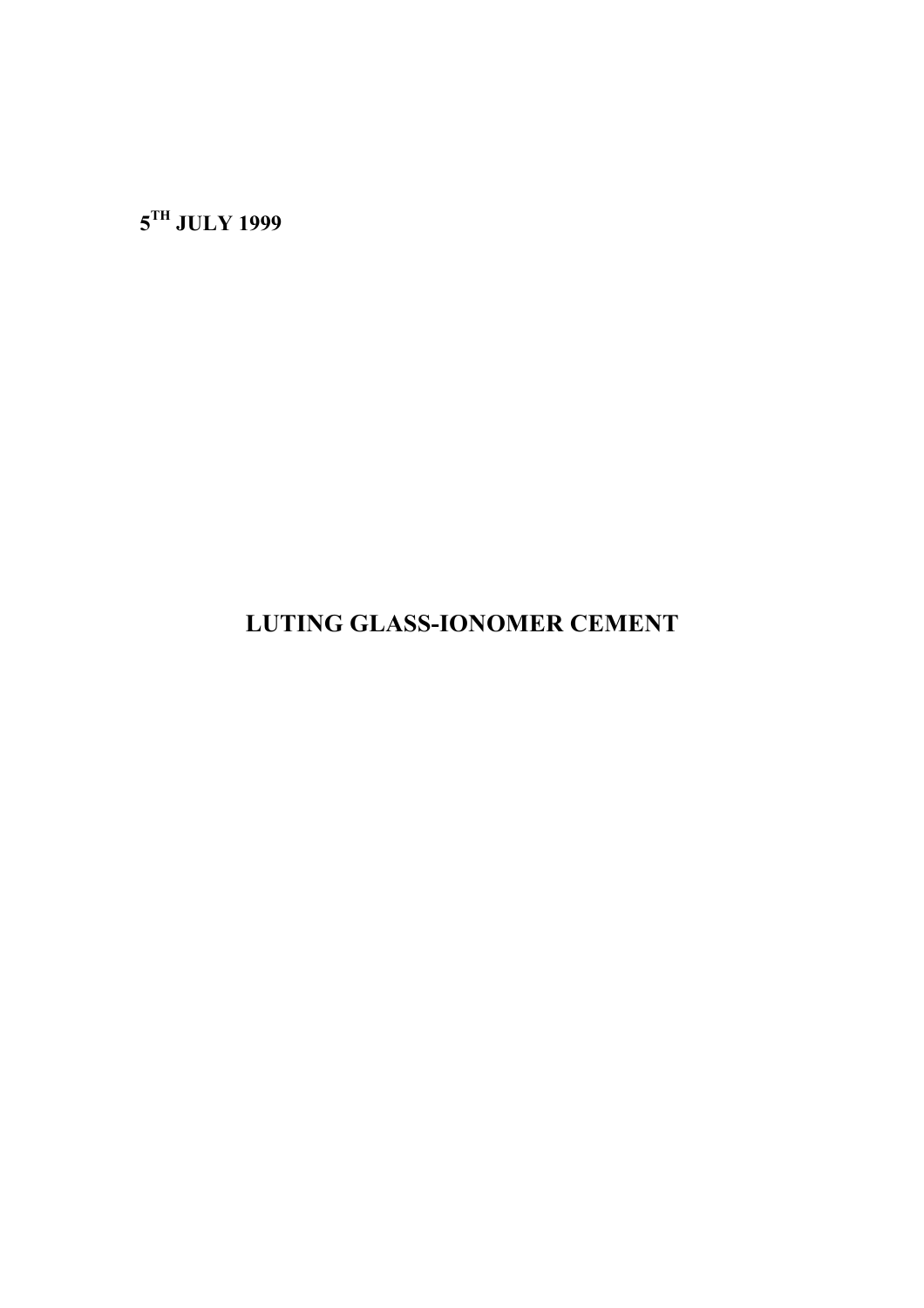## **I. EXECUTIVE SUMMARY**

A superior luting glass-ionomer cement has been developed from a strontium-based aluminosilicate glass of low cross-link density. The luting glass-ionomer cements on the market varying very widely in quality. The poorest quality luting cements are radiolucent and possess low compressive strengths and long working times. The cement developed belongs to the highest end of the scale in terms of properties.

- *High radiopacity* of the cement is due to the substitution of the Ca of the glass by Sr. The glass contains the highest level of Sr possible in glass-ionomer cement glasses (29-weight %). The radiopacity has also been enhanced by the composition of the cement; optimised for glass content rather than poly(acrylic acid) content. Only a few commercially available luitng cements are radiopaque. Fuji I lining (27 weight % Sr) is and Ionoglass is not.
- *High strength* has been obtained due to the composition of the glass. With such low cross-link density, the glass decomposes very rapidly to form glass-ionomer cements. The very early strength (<10 minutes), as evidenced from the Wilson rheometer traces, is particularly useful in the bonding of orthodontic and endodontic appliances
- *Sharp set* of the cement has been achieved by: i) using very fine glass particles, mean particle size < 4 microns; ii) the inclusion of optimum level of tartaric acid; and iii) postfiring processing of the glass. The difference in the sharpness of the set of this cement (and Fuji I Lining) compared to Ionoglass (see Wilson rheometer traces) will be obvious and appreciated by dentists.
- *Similarity to Fuji I Lining* has been further enhanced by the light yellow shade of the cement, its mixing powder/liquid regime and Users instruction.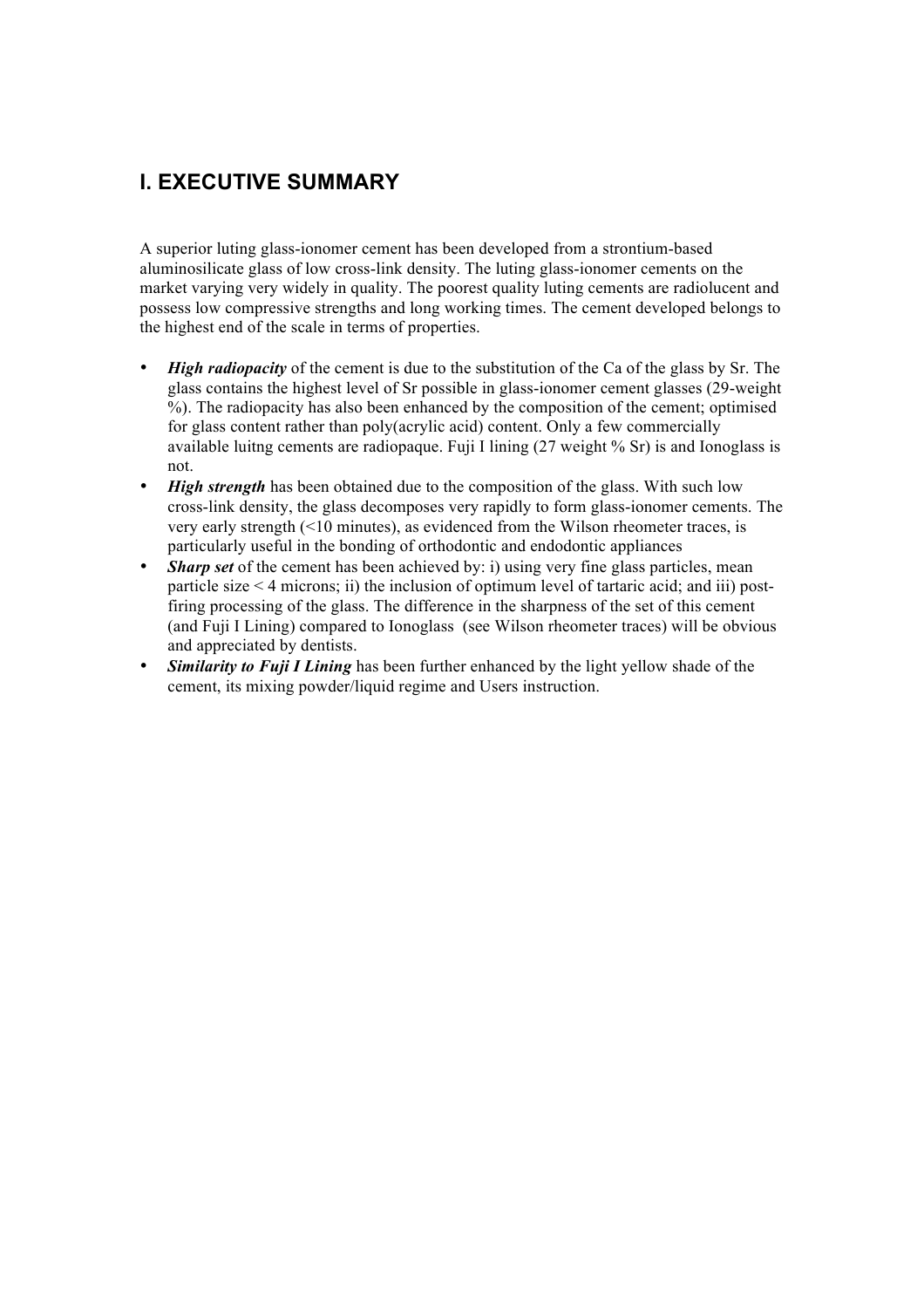# **II. CEMENT DETAILS**

The details of the cement in comparison to Fuji I Lining and Ionoglass cements are presented in the appended Wilson rheometer traces and in the Table and Figure below.

| Powder/liquid ratio | Properties on Wilson rheometer (Time to x % amplitude) |              |              |
|---------------------|--------------------------------------------------------|--------------|--------------|
|                     | $95 \%$ (mins)                                         | $5\%$ (mins) | $1\%$ (mins) |
| (1.4/1.0)           | 3.2                                                    | 6.7          | 9.2          |
| (1.8/1.0)           | 2.3                                                    | 4.8          | 6.0          |
| (2.2/1.0)           | 2.3                                                    | 5.0          | 7.3          |
| (2.6/1.0)           | 3.2                                                    | 5.1          | 73           |
| Fuji (1.4/1.0)      | 3.3                                                    | 6.4          | 8.3          |
| Fuji (1.8/1.0)      | 3.3                                                    | 5.7          | 7.5          |
| Fuji (2.2/1.0)      | 2.6                                                    | 4.5          | 5.6          |
| AHL cement          | 3.3                                                    |              | 24           |

### THE HANDLING PROPERTIES OF LUTING CEMENTS



#### **THE COMPARATIVE PROPERTIES OF LUTING GLASS-IONOMER CEMENTS**

The details contained in the Table and Figures shows the similarity and superiority of the BJM cement and Fuji I Lining cement in contrast to AHL cement. The ideal combination of properties for a luting cement, sharp set (short setting time) and high strength, are possessed by the BJM luting cements, in contrast to Ionomer glass.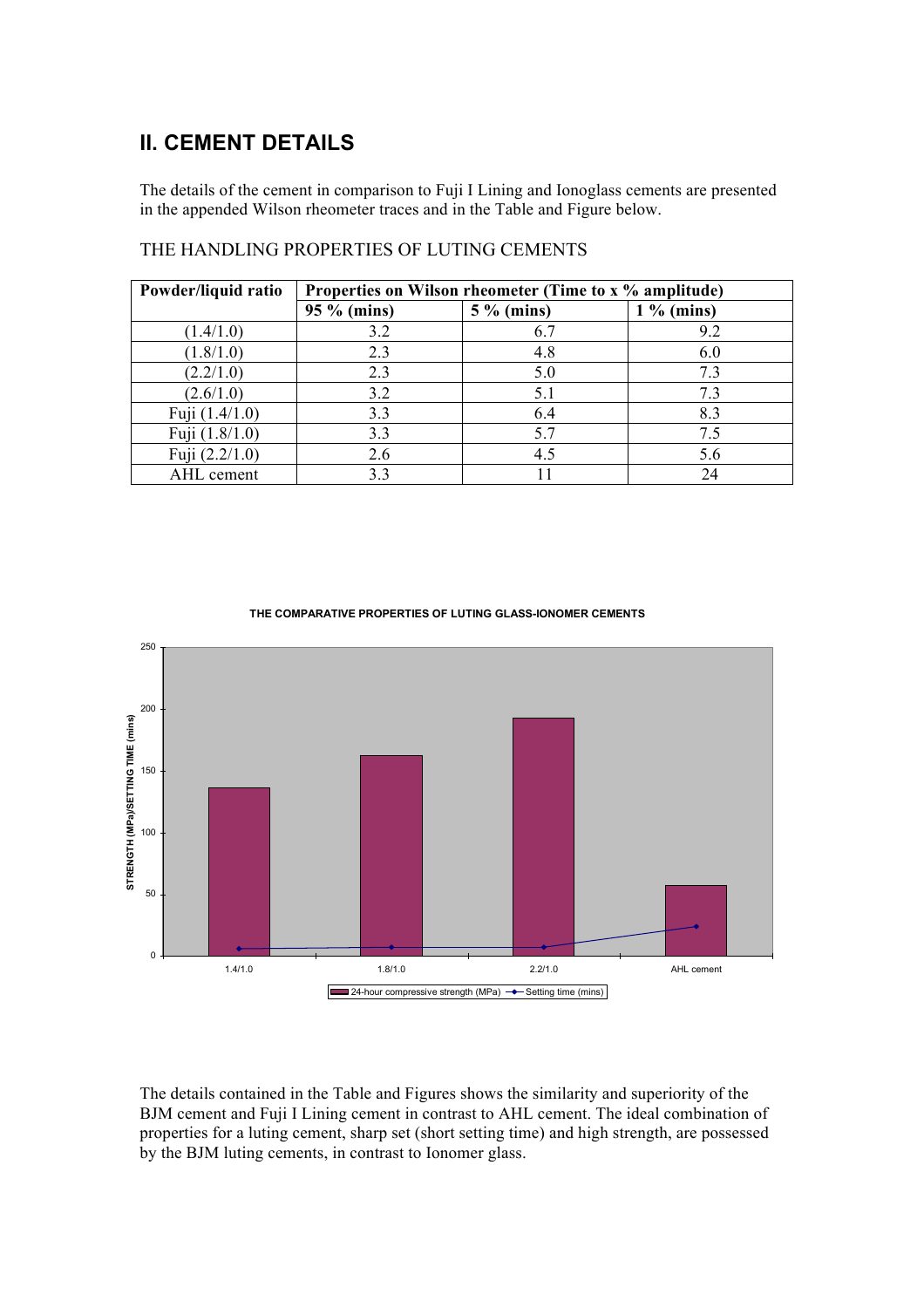#### **THE 24-HOUR STRENGTHS OF LUTING CEMENTS**



### **TABLE 1. THE CONSTITUENTS OF THE LINING CEMENT POWDERS**

| <b>CONSTITUENTS</b>                            | <b>WEIGHT PERCENT</b> |                   |
|------------------------------------------------|-----------------------|-------------------|
|                                                | <b>FUJI I LINING</b>  | <b>FSL LINING</b> |
| Silica, SiO <sub>2</sub>                       | 29.41                 | 26.85             |
| Titania, TiO <sub>2</sub>                      | 0.21                  | < 0.01            |
| Alumina, $Al_2O_3$                             | 29.80                 | 21.45             |
| Ferric oxide, Fe <sub>2</sub> O <sub>3</sub>   | 0.08                  | 0.02              |
| Lime, CaO                                      | 0.07                  | 0.32              |
| Magnesia, MgO                                  | 0.03                  | 0.06              |
| Potash, $K_2O$                                 | 0.03                  | 0.05              |
| Soda, Na <sub>2</sub> O                        | 0.85                  | 2.05              |
| Phosphorus pentoxide, $P_2O_5$                 | 1.48                  | 5.44              |
| Chromium sesquioxide, $Cr2O3$                  | < 0.01                | < 0.01            |
| Manganic oxide, Mn <sub>3</sub> O <sub>4</sub> | < 0.01                | < 0.01            |
| Zirconia, ZrO <sub>2</sub>                     | < 0.01                | 0.05              |
| Hafnia, HfO <sub>2</sub>                       | < 0.01                | < 0.01            |
| Lead monoxide, PbO                             | < 0.02                | < 0.01            |
| Zinc oxide, ZnO                                | < 0.01                | < 0.01            |
| Barium oxide, BaO                              | 0.39                  | 0.40              |
| Strontia, SrO <sub>2</sub>                     | 24.61                 | 25.66             |
| Stannic oxide, SnO <sub>2</sub>                | < 0.01                | < 0.01            |
| Cupric oxide, CuO                              | < 0.01                | < 0.01            |
| Fluorine, F (By ISE)                           | 11.20                 | 13.00             |
| Oxygen equivalent Fluorine (OEF)               | $-4.71$               | $-5.49$           |
| Loss on ignition at 500°C                      | 7.04                  | 10.18             |
| <b>Total</b>                                   | 100.48                | 100.04            |

The "loss on ignition" values relate to the organic matter, tartaric acid and poly(acrylic acid), blended into the strontium aluminosilicate glass.